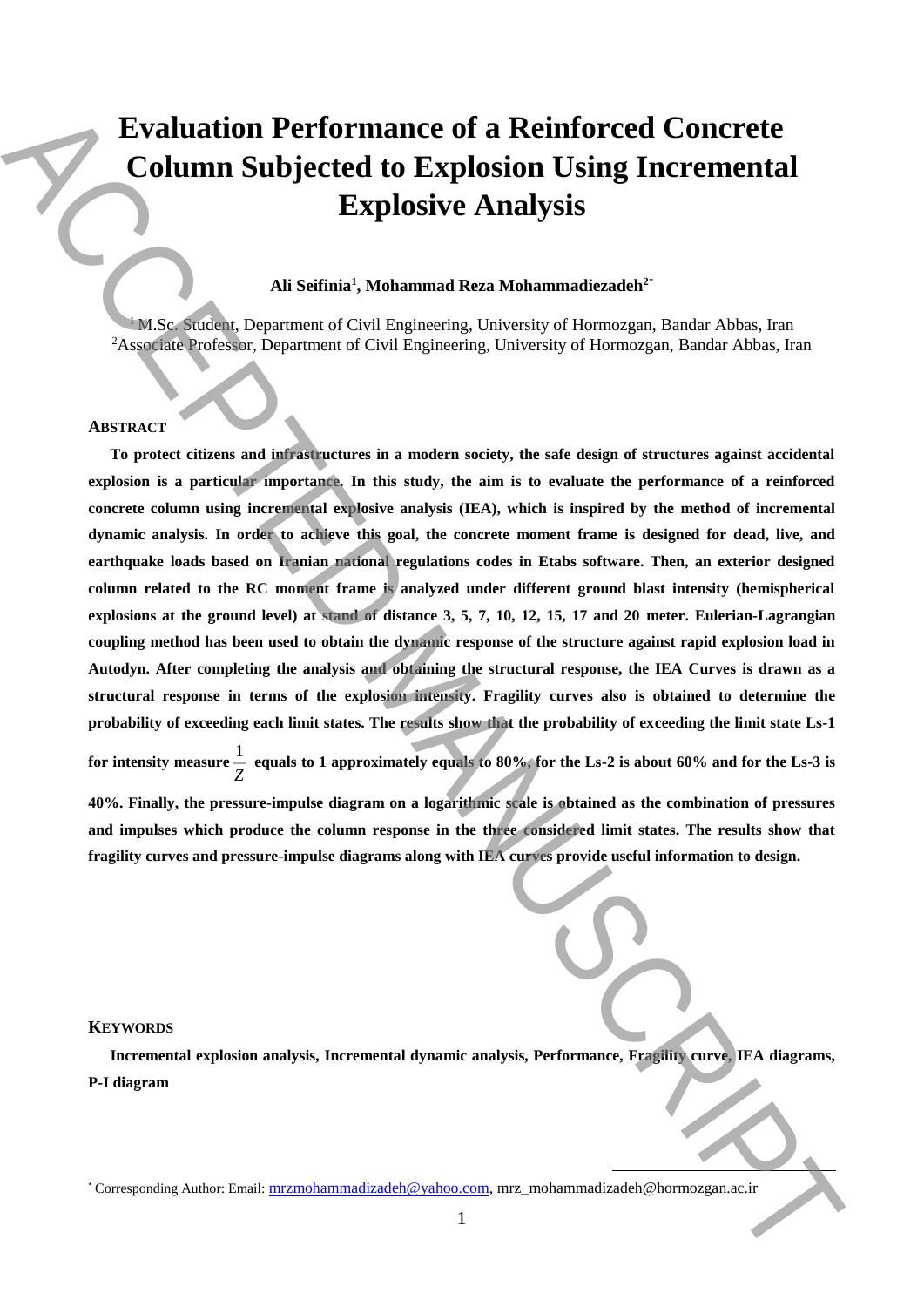#### **1. Introduction**

Today, with the increasing number of terrorist incidents around the world, and considering the explosive uncertainties such as the amount of charge, the distance of the explosion from the structure and the type of explosive, the design of the members of the structure for a particular explosion does not seem to be conservative. Therefore, the purpose of this study is to evaluate the performance of a reinforced concrete column (R.C Column) against different blast intensities using Incremental Explosive Analysis (IEA) [1]. In order to achieve this goal, the concrete moment frame is designed for dead, live, and earthquake loads based on Iranian national regulations codes in Etabs software. Then, an exterior designed column related to the RC moment frame is analyzed under different ground blast intensity (hemispherical explosions at the ground level) at stand of distance 3, 5, 7, 10, 12, 15, 17 and 20 meter. Eulerian-Lagrangian coupling method has been used to obtain the dynamic response of the structure against rapid explosion load in Autodyn 3D. After completing the analysis and obtaining the structural response, the IEA Curve is drawn as a structural response in terms of the explosion intensity. Fragility curves also is obtained to determine the probability of exceeding each limit states

#### **2. IEA Analysis**

Incremental explosive analysis method inspired by Incremental dynamic analysis [2] method, used in order to determine the level of structural performance, estimate the full range of the structure response accurately (from elastic to yield and then nonlinear phase and finally general instability of the structure) by performing a series of nonlinear dynamic analysisfor different explosion intensities. To use this method numerically, the following steps should be considered: 1. Numerical modeling and validation, 2. Selection of two appropriate parameters for intensity measure (IM) and damage measure (DM), 3. Drawing and summarizing IEA curves based on performing a series of nonlinear dynamic analysis for different explosion intensities, 4. Drawing fragility curves. In this study, the inverse of the scaled distance is considered as an intensity measure and a maximum support rotation as a demand parameter based on ASCE code [3].

#### **3. Numerical Modeling**

#### **3.1 Model parts**

The designed column for this study has dimensions of 300\*300 mm and a height of 3 meters. The Eulerian-Lagrangian method was used to obtain the column response to explosion in Autodyn 3D. Concrete was modeled using Lagrange processor, while reinforcement modeled using Beam sub grid. The air around the column and the explosive were modeled using Euler sub grid. A mesh size of 10mm was selected for the model. To reduce computation time, for different stand-off distances, the explosion is first performed in one dimension, then it is transferred to three dimensions using mapping technology. Also, in order to experience the column deformation behavior similar to reality, a contact algorithm based on body interaction (The bond of concrete and reinforcement without a slip) has been considered.

### **3.2 Constitutive material models**

In Autodyn hydrocode, by solving three equations of conservation of mass, momentum and energy, the structural response subjected to the impact of the explosion is obtained. Five variables are needed to solve these equations. Since the number of existing equations (three conservation equations) is less than the number of unknowns, two more equations are needed to solve the problem. The fourth equation is the material equation of state (EOS), which shows the behavior of matter (gas or solid) in an explosion simulation. The fifth equation is the known one of the variables [4]. In this study the Jones-Walkins-Lee (JWL) equation of state and ideal gas EOS have been used for explosion and air. The JWL equation can accurately describe the state of explosion products in many explosives. The JWL EOS is used for describing the pressure, volume, and energy of explosives used in many hydro codes [5]. To investigate the effect of air compression and its temperature increase under the explosion, Ideal gas EOS for Eulerian air domain needs to be defined [6]. In addition, designing structures to withstand the effects of explosion requires knowledge and understanding of the dynamic properties of materials. In this study, the Johnson-Cook strength model has been selected to investigate the dynamic stresses in reinforcements. The Johnson-cook equation expresses the hydrostatic stress in material as a function of strain rate and temperature [7]. To obtain an accurate prediction of concrete response under blast loads, a proper strength model which reflects the characteristics of the concrete material behavior at a high strain rate is needed. Therefore, The RHT material model is adopted. RHT model uses three limited-surface namely, an elasticlimit surface, a failure surface, and the remaining strength surface to describe the behavior of concrete under high-pressures, high strain-rates and complex stress conditions [8]. **1.** Interaction of the technique of strain of the strain of the strain of the strain of the strain of the strain of the strain of the strain of the strain of the strain of the strain of the strain of the strain of the st

## **4. Result and Discussion**

By keeping the different stand of distance constant and increasing the weight of explosion with increase parameter  $\Delta$  and performing nonlinear dynamic analysis for each blast intensity the displacement in the middle of the column is obtained. Then Equation 1 is used to calculate the support rotation of column.